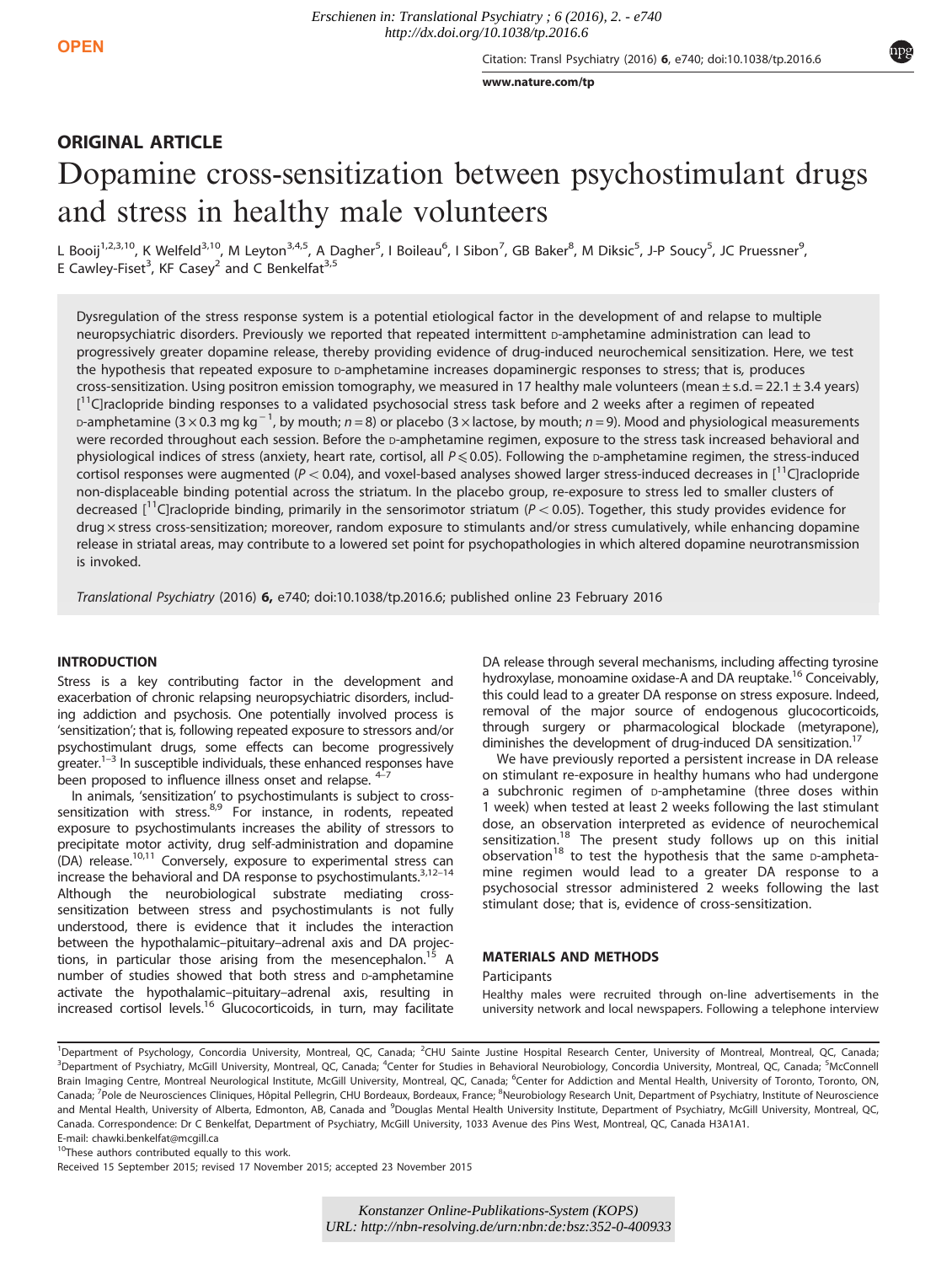to assess initial eligibility, participants underwent a full in-lab screening including: (1) a semi-structured psychiatric interview (Structured Clinical Interview for DSM-IV: Patient Edition, SCID-NP),<sup>19</sup> (2) a complete physical examination including laboratory testing and an electrocardiogram and (3) measures of self-esteem and trait anxiety, including a questionnaire of competence and control,<sup>[20](#page-6-0)</sup> the Rosenberg self-esteem scale<sup>[21](#page-6-0)</sup> and the State-Trait Anxiety Inventory.<sup>[22](#page-6-0)</sup> Main exclusion criteria included: (1) major medical /neurological illness or the use of medication likely to affect brain function or confound positron emission tomography (PET) results; (2) a personal or family history of Axis I disorders; (3) regular past or present drug use (that is, exposure to stimulant drugs or hallucinogens/sedatives in the past 12 months); (4) lifetime use of stimulants, sedatives or hallucinogens exceeding four exposures total; (5) frequent use of tobacco (≥5 cigarettes per day); (6) frequent use of cannabis (greter than two uses per week); (7) testing positive on a urine toxicology screen for illicit drug abuse on the days of study (Triage-TM); and (8) meeting other PET/ magnetic resonance imaging (MRI) exclusion criteria (see Supplementary Information). The study was approved by the Montreal Neurological Institute Research Ethics Board. All the participants provided written informed consent.

## Design overview

2

Eligible participants received either D-amphetamine (0.3 mg kg<sup>-1</sup>, by mouth) or placebo on three separate days, every 48 h, in the same environment (on the PET gantry), following similar procedures and<br>assessments as in our initial study.<sup>[18](#page-6-0)</sup> All the participants underwent three 60-minute PET  $[11C]$ raclopride scan (~7 mCi) sessions, during which they were exposed to the Montreal Imaging Stress Task (MIST; Figure 1). One PET  $[11C]$ raclopride scan was conducted with the control task (MIST control), whereas the two other PET  $[11C]$ raclopride scans were obtained with the MIST stress task to assess DA responses to stress before (MIST 1) and 14 days after the last drug (p-amphetamine or placebo) dose (MIST 2). All the participants underwent an anatomical high-resolution T1-weighted MRI scan for the purpose of PET registration. To minimize the influence of habituation to the MIST, participants performed the MIST task (pre MIST) once before the first PET session, as habituation of the stress response tends to be strongest between the first and second exposure to the same stress task.<sup>[23,24](#page-6-0)</sup> Participants were asked to fast and abstain from caffeine and tobacco for a minimum of 4 h before each session. All seven sessions took place over a period of  $\sim$  21 days, as described in Figure 1 (see Supplementary Information). They were instructed not to use any drugs throughout the entire study period. This was confirmed by a negative urine drug test at the beginning of each session.

#### Experimental stress task

The MIST is a validated stress task based on the Trier Mental Challenge  $task^{25}$  $task^{25}$  $task^{25}$  and adapted for use in an imaging environment.<sup>[26](#page-6-0)</sup> We used three 12-min blocks, each with four 3-min segments. During the task, arithmetic tasks are presented in the scanner via a computer screen. Participants answered using a computer mouse. Task difficulty and time constraint for each calculation are adjusted automatically by the computer algorithm in real time depending on the participant's performance, so as to be slightly beyond each individual's capability. After each trial, the computer screen displays feedback about the participant's performance (correct, incorrect, timeout); following each segment, a negative feedback is provided in two complementary ways: by the program and by a confederate. Participants were led to believe that their performance was below expectations, and were asked to increase performance to meet requirements.

This task has been shown to elicit behavioral and hormonal responses to stress and has been associated with striatal DA release in healthy volunteers, including in its more ventral portion[.26](#page-6-0),[27](#page-6-0) During the sensorimotor control condition (MIST control), participants performed simple arithmetic for 36 min, as described above, without time constraints, signs of visible progress, sound or negative feedback. Participants were debriefed at the end of the last PET stress session, and were told that the task was customized to be outside of their mental ability and was not meant to measure their arithmetic skills.

Subjective behavioral changes were assessed with the Profile of Mood States<sup>28</sup> and the State-Trait Anxiety Inventory,<sup>22</sup> before and immediately after the end of each MIST exposure; as well as at the end of the test session when outside the scanner (data not shown). Blood samples for cortisol and heart rate measures (MP100-Biopac Systems) were collected at baseline and every 12 min throughout each session (Figure 1).

### Voxel-wise parametric map and t-statistics

The PET images were corrected for between-frame motion artefacts<sup>29</sup> and co-registered to each individual's MRI. The MRI and PET images were linearly transformed into stereotactic space using the Montreal Neurological Institute-305 template.<sup>30</sup> [<sup>11</sup>C]Raclopride non-displaceable binding potential (BP<sub>ND</sub>= $f_{ND}B_{\text{avail}}/K_D$ ) was estimated at each voxel, using a simplified reference tissue method, with the cerebellar cortex, excluding the vermis, as a reference region.<sup>[31,32](#page-6-0)</sup> Voxel-wise t-maps comparing  $BP_{ND}$ during MIST 1 relative to MIST 2 were generated using residual paired ttests with a threshold of  $t = 3.76$  equivalent to  $P = 0.05$  for a whole striatum search volume based on random field theory.<sup>[33](#page-6-0)</sup> An objective of this approach is to detect changes in  $BP_{ND}$  at the voxel level with no a priori anatomical hypothesis, hence circumventing some of the limitations of volume of interest (VOI) placement.<sup>[27](#page-6-0)</sup> Please see the Supplementary Information for a more detailed description on how the striatal search volume and the voxel-wise statistical threshold were defined.

#### VOI analysis

Three VOIs were selected bilaterally on each individual's MRI, including limbic ventral striatum, associative striatum (pre-commissural dorsal putamen, pre-commissural dorsal caudate and the post-commissural caudate) and sensorimotor striatum (post-commissural putamen). VOI delineation into gross anatomical brain structures was first obtained by applying automatic segmentation procedures to each individual's anato-mical MRI.<sup>[34](#page-6-0)</sup> Each participant's set of VOI was then manually refined.<sup>[18](#page-6-0)</sup> To align the VOI template on PET dynamic data and extract regional time activity curves, each individual's dynamic radioactivity PET data were averaged along the time dimension and co-registered to the MRI.<sup>35</sup> Estimates of average  $BP_{ND}$  within these VOIs were extracted in the three scanning conditions. A repeated-measures analysis of variance with experimental condition (MIST control, MIST 1, MIST 2) as within-subjects

| Time             | Day -14       | Day 0                | Dav 1                | Day 2 |         |         | Day 4 Day 6 14 Days | <b>Day 21</b>     |
|------------------|---------------|----------------------|----------------------|-------|---------|---------|---------------------|-------------------|
|                  | Trial         | <sup>11</sup> C-scan | <sup>11</sup> C-scan |       |         |         | Latency             | $11 C -$          |
|                  |               |                      |                      |       |         |         |                     | Scan              |
| d-Amph Subgroup  | preMIST       | <b>MIST</b>          | <b>MIST1</b>         | ⊗     | ⊗       | ⊗       | No drua             | MIST <sub>2</sub> |
|                  | <b>Stress</b> | Control              | <b>Stress</b>        |       |         |         |                     | <b>Stress</b>     |
|                  |               |                      |                      | ۰     | $\circ$ | $\circ$ |                     |                   |
| Placebo Subgroup | preMIST       | <b>MIST</b>          | <b>MIST1</b>         |       |         |         | No drug             | MIST <sub>2</sub> |
|                  | <b>Stress</b> | Control              | <b>Stress</b>        |       |         |         |                     | <b>Stress</b>     |

⊗ - Low oral doses of d-amphetamine (0.3 mg/kg).

o - Oral dose of placebo (lactose); MIST: Montreal Imaging Stress Task

Figure 1. Experimental design of the study. PreMIST = practice session, before first PET  $[11C]$ raclopride scan. MIST control = PET  $[11C]$ raclopride scan in association with the low stress control task. MIST  $1 = PET \int_0^1 C |r| \, dr$  can with the stressful MIST task before the p-amphetamine or placebo regimen. MIST 2 =PET [11C]raclopride scan with the stressful MIST task 14 days after the last drug (D-amphetamine or placebo) dose. PET, positron emission tomography.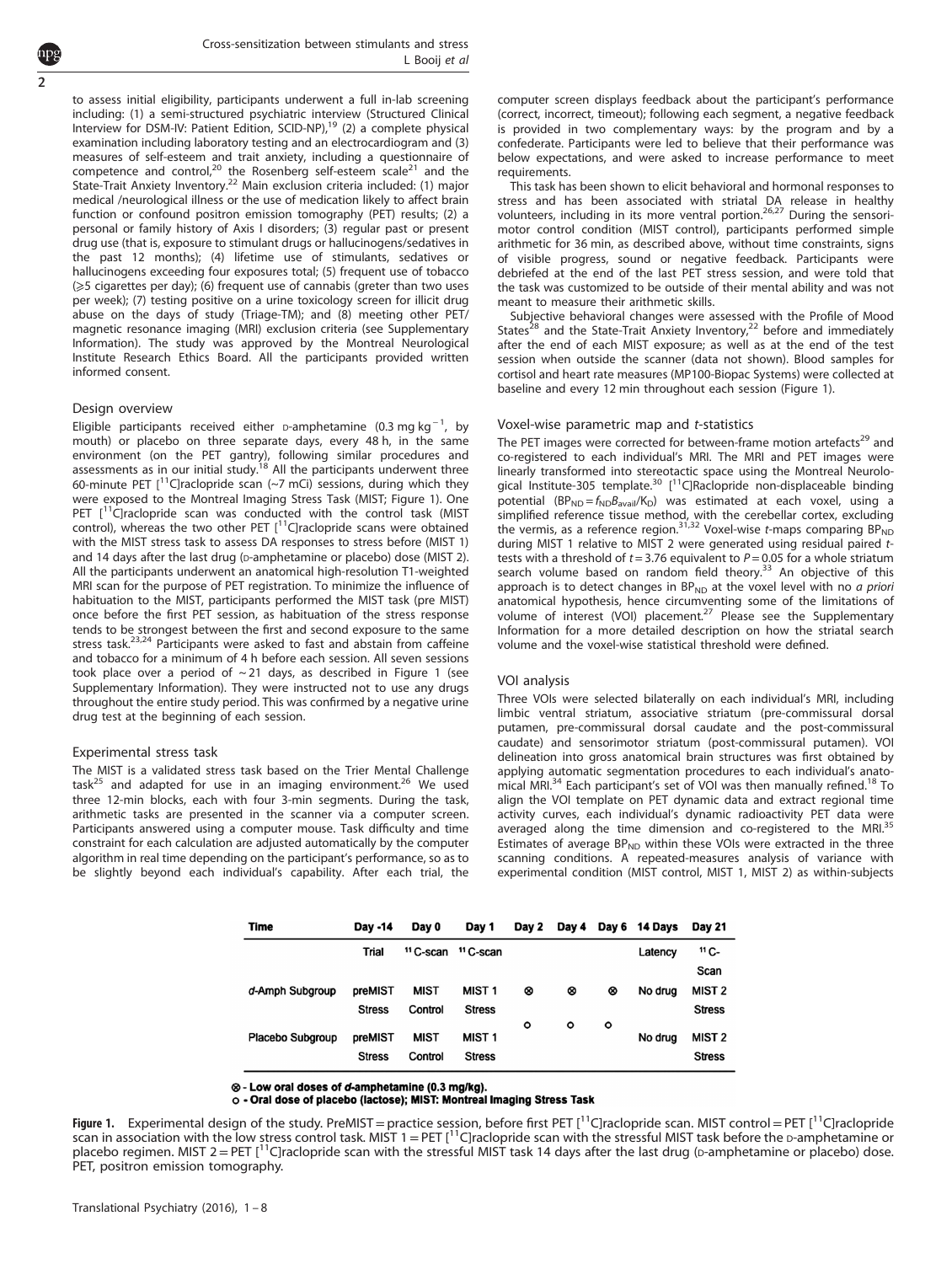factor and one between-subjects factor subgroup (placebo, p-amphetamine) was conducted for each VOI, to investigate differences in  $BP_{ND}$ . Degrees of freedom were corrected using the Greenhouse–Geisser test in the case of nonsphericity, as determined by the Mauchly test (see also Supplementary Information).

Subjective mood and Psychophysiology. Outcome measures were analyzed using repeated-measures analysis of variance. Subgroup (placebo vs <sup>D</sup>-amphetamine) was the between-subjects factor. Within-subjects factors for the behavioral data were experimental condition (MIST control, MIST 1, MIST 2) and time (baseline, post-task). For HR and cortisol, area under the curves (computed as in ref. [36](#page-6-0)) for each experimental condition was the within-subjects factor.

## RESULTS

Eighteen healthy males took part in the study (p-amphetamine  $n = 9$ ; placebo  $n = 9$ ). One participant (p-amphetamine condition) displayed mean absolute changes in  $BP_{ND}$  (across regions) during exposure to MIST 1 (MIST 1 vs MIST control) three standard deviations above the sample mean (and five times higher than changes reported in response to 'stress' in a previous study using the MIST).<sup>[27](#page-6-0)</sup> These abnormal BP<sub>ND</sub> values in this participant were almost certainly due to a technical error. This participant was therefore removed from the analysis. The participants in the placebo vs <sup>D</sup>-amphetamine subgroups (Table 1) did not significantly differ with respect to demographics or personality measurements, or in injected dose of  $\left[11 \text{C}\right]$  raclopride in any of the three PET sessions (see Table 1). Although injected amount appeared lower after stress 2 relative to stress 1, this effect was independent of the type of drug (D-amphetamine or placebo;  $P = 0.94$ ).

| Table 1.<br>Characteristics of the sample (mean (s.d.))                                                                                                                                                                                         |                                                                                               |                                                                                                                |                                                             |  |  |  |
|-------------------------------------------------------------------------------------------------------------------------------------------------------------------------------------------------------------------------------------------------|-----------------------------------------------------------------------------------------------|----------------------------------------------------------------------------------------------------------------|-------------------------------------------------------------|--|--|--|
| Variable                                                                                                                                                                                                                                        | <sub>D</sub> -Amphetamine<br>subgroup<br>$(n = 8)$                                            | Placebo<br>subgroup<br>$(n = 9)$                                                                               | $P-value$                                                   |  |  |  |
| Age<br><b>Beck Depression Inventory</b><br>Cigarettes per day <sup>a</sup><br>No. of drinks a week<br>No. of times cannabis used<br>in last 30 days <sup>b</sup><br>% University students<br>Spielberger Trait Anxiety Scale<br>Rosenberg Scale | 22.8(4.6)<br>1.9(2.2)<br>0.4(0.7)<br>4.1(3.3)<br>0.4(0.5)<br>100%<br>31.1 (9.2)<br>24.2 (4.4) | 21.5(1.9)<br>1.5(2.3)<br>0.02(0.07)<br>2.4(2.5)<br>0.1(0.3)<br>$100\%$ <sup>c</sup><br>30.1 (7.9)<br>25.0(4.0) | 0.45<br>0.78<br>0.18<br>0.25<br>0.22<br>NA.<br>0.80<br>0.71 |  |  |  |
| Questionnaire of competence and control<br>Self-esteem<br>Internality<br>Perceived control by others<br>Chance<br>Injected $\int$ <sup>11</sup> C]raclopride dose (mCl)<br>Control<br>Stress <sub>1</sub><br>Stress <sub>2</sub>                | 35.6(3.5)<br>33.6 (7.2)<br>24.9(3.6)<br>19.9 (6.8)<br>7.12(0.3)<br>7.01(0.3)<br>6.66(0.4)     | 33.8 (4.7)<br>32.5(3.1)<br>24.0 (6.3)<br>21.4 (4.0)<br>7.01(0.8)<br>7.24(0.3)<br>6.88(0.3)                     | 0.40<br>0.69<br>0.73<br>0.56<br>0.70<br>0.12<br>0.25        |  |  |  |

Abbreviation: NA, not available. <sup>a</sup>Two participants were light smokers (AMPH condition: one on average two cigarettes per day; one on average one cigarette a day; placebo condition: one of average one a week). <sup>b</sup>Three participants reported to have used cannabis in the past 30 days on one occasion in AMPH condition. One participant in the placebo condition reported to have used cannabis in the past 30 days on one occasion before his first session. <sup>c</sup>Education level was missing for one participant in the placebo group.



## PET study Voxel-wise analyses

Effect of stress exposure before repeated p-amphetamine or placebo (MIST 1 vs MIST control). Stress exposure before the D-amphetamine regimen (MIST 1 vs MIST control) elicited variable but significant decreases in striatal  $BP_{ND}$  values, primarily in the putamen. The magnitude of change (% decrease and cluster size) was quite similar for both subgroups [\(Table 2\)](#page-3-0).

Effect of stress exposure following repeated D-amphetamine or placebo (MIST 2 vs MIST 1). Although stress exposure before the D-amphetamine sensitization regimen elicited only small clusters of significantly decreased  $\left[ {}^{11}C\right]$ raclopride BP<sub>ND</sub> values (see above), stress-induced decreases in  $BP_{ND}$  following the sensitizing regimen were much more widespread ([Figure 2](#page-3-0); [Table 2](#page-3-0) and [Table 3\)](#page-4-0). These larger clusters of decreased  $BP_{ND}$  following re-exposure to stress were not observed after the placebo regimen.

VOI analyses. VOI analyses showed that prior exposure to the D-amphetamine regimen led to highly variable, but nonsignificant, changes in  $[$ <sup>11</sup>C]raclopride BP<sub>ND</sub>, nor were there significant differences between MIST 2 and MIST 1 in the placebo group (Supplementary Figure S1). However, in the MIST 2 vs MIST control condition, secondary VOI analyses showed that, in the placebo group, significant decreases in  $BP_{ND}$  were observed in the right associative striatum (F(2,16) = 4.44,  $P = 0.03$ ), left ventral striatum (F  $(2,16) = 4.11$ ,  $P = 0.04$ ) and right  $(F(2,16) = 3.76, P = 0.05)$  and left (F  $(2,16) = 4.94$ ,  $P = 0.02$ ) sensorimotor striatum.

# Behavior and psychophysiology

Mood states. Relative to MIST control, the MIST 1 stress exposure resulted in an increased 'anxiety' response, as measured by the Profile of Mood States (experimental condition × time: F  $(2,30) = 4.31$ ,  $P = 0.02$ ; MIST 1 vs control:  $(1,15) = 8.81$ ;  $P = 0.01$ ) and the State-Trait Anxiety Inventory (experimental condition  $\times$ time:  $F(2,30) = 4.12$ ,  $P = 0.02$ ;  $F(1,15) = 8.41$ ;  $P = 0.01$ ). These effects were not observed on MIST re-exposure at 21 days; nor did these effects differ between subgroups (D-amphetamine or placebo). There was no significant correlation between changes in  $[^{11}C]$ raclopride  $BP_{ND}$  and the behavioral stress response. See also Supplementary Table S1.

Physiological measures. The MIST significantly increased heart rate during the first MIST PET scan and re-exposure at 21 days (main effect of experimental condition:  $F(2,30) = 18.58$ ,  $P < 0.001$ ; MIST 1 vs control:  $F(1,15) = 19.66$ ,  $P < 0.001$ ; MIST 2 vs control: F  $(1,15) = 19.81$ ;  $P < 0.001$ ), but there were no interactions with subgroup (amphetamine, placebo) or differences between MIST 1 vs MIST 2. Cortisol marginally increased during the MIST 1 exposure (F(1,15) = 2.93;  $P = 0.107$ ) and more robustly at MIST reexposure (at day 21; F(1,15) = 18.88;  $P = 0.001$ ). The condition  $\times$ subgroup interaction showed a trend towards significance (F  $(2,30) = 3.15$ ,  $P = 0.057$ ), with the cortisol response during reexposure to the MIST greater following the D-amphetamine regimen (F(1,15) = 5.20;  $P = 0.038$ ), relative to placebo. There were no significant correlations between changes in  $[^{11}C]$ raclopride  $BP<sub>ND</sub>$  and the psychophysiological or cortisol stress responses. Please see Supplementary Table S2.

Amphetamine levels. Consistent with our previous study,  $18$ plasma amphetamine concentrations confirmed the presence of the stimulant drug in all the three sessions equally (see Supplementary Information for more details).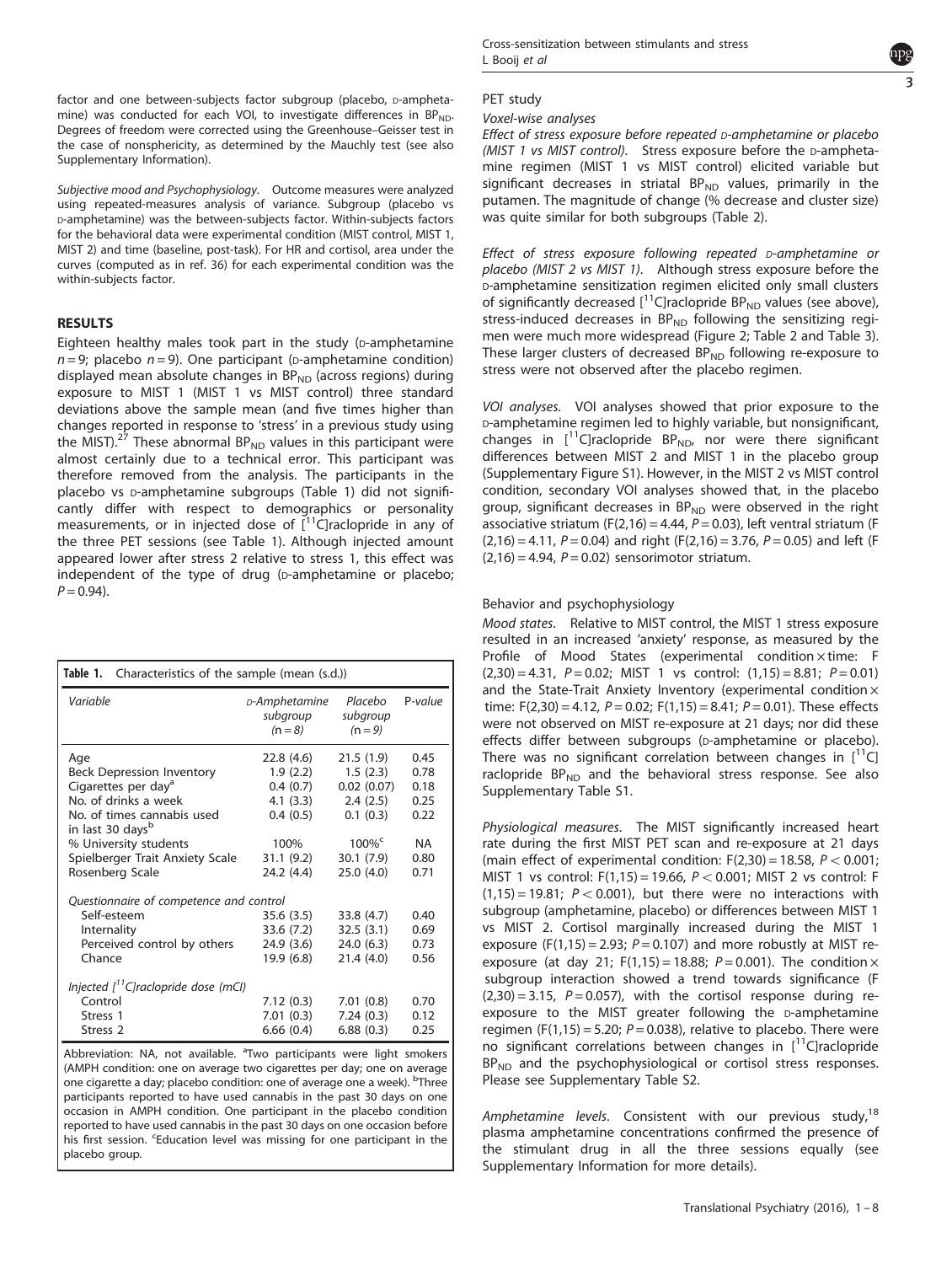|                        | MIST 1-MIST control cluster | MIST 2-MIST control cluster | MIST 2-MIST 1 cluster |  |
|------------------------|-----------------------------|-----------------------------|-----------------------|--|
| D-Amphetamine subgroup |                             |                             |                       |  |
| BP <sub>ND</sub>       |                             |                             |                       |  |
| MIST control           | $1.5 + 0.64$                | $2.18 \pm 0.39$             | $2.44 \pm 0.47$       |  |
| MIST 1                 | $1.28 \pm 0.57$             | $2.09 + 0.42$               | $2.43 \pm 0.42$       |  |
| MIST <sub>2</sub>      | $1.33 \pm 0.78$             | $1.92 \pm 0.45$             | $2.21 \pm 0.45$       |  |
| Delta BP <sub>ND</sub> |                             |                             |                       |  |
| MIST 1-MIST control    | $-14.95 + 14.24$            | $-4.18 \pm 9.28$            | $0.49 \pm 11.36$      |  |
| MIST 2-MIST control    | $-15.37 + 28.53$            | $-10.1 \pm 20.85$           | $-7.27 \pm 22.49$     |  |
| MIST 2-MIST 1          | $-0.82 \pm 31.82$           | $-5.72 \pm 23.17$           | $-8 + 17.87$          |  |
| Placebo subgroup       |                             |                             |                       |  |
| BP <sub>ND</sub>       |                             |                             |                       |  |
| MIST control           | $1.5 \pm 0.27$              | $2.15 \pm 0.24$             | $1.85 \pm 0.28$       |  |
| MIST 1                 | $1.29 \pm 0.21$             | $2.01 \pm 0.24$             | $1.95 \pm 0.17$       |  |
| MIST <sub>2</sub>      | $1.44 \pm 0.33$             | $1.92 \pm 0.17$             | $1.73 \pm 0.21$       |  |
| Delta BP <sub>ND</sub> |                             |                             |                       |  |
| MIST 1-MIST control    | $-12.53 + 12.62$            | $-6.61 \pm 6.41$            | $6.79 \pm 13.9$       |  |
| MIST 2-MIST control    | $-4.1 \pm 13.19$            | $-10.48 + 6.07$             | $-5.86 \pm 9.82$      |  |
| MIST 2-MIST 1          | $11.88 \pm 22.98$           | $-3.78 \pm 8.71$            | $-11.35 + 7.5$        |  |

Abbreviations: BP<sub>ND</sub>, non-displaceable binding potential; MIST, Montreal Imaging Stress Task. As the clusters were identified on the basis of their significance, the BP<sub>ND</sub> values extracted from those clusters are by definition statistically different. Those values that were used to generate the t-map are in bold.



**Figure 2.** Voxel-wise *t*-maps of [<sup>11</sup>C]raclopride BP<sub>ND</sub> changes during MIST who received the repeated <mark>p-amphetamine regimens (left, *n* = 8)</mark> and<br>placebo regimens (right, *n* = 9), relative to the control condition. stress relative to first stress exposure. A greater t-value reflects greater decreases in [<sup>11</sup>C]raclopride BP<sub>ND</sub> (that is, greater dopamine release). BP<sub>ND</sub>, non-displaceable binding potential; MIST, Montreal Imaging Stress Task.

## **DISCUSSION**

The present study investigated whether a regimen of <sup>D</sup>-amphetamine exposure previously demonstrated to induce sensitization in human volunteers would lead to greater responses to psychosocial stress. The results of the present study provide preliminary evidence that it might. Consistent with the hypothesis, the stress-induced DA and hypothalamic–pituitary–adrenal axis responses were significantly greater 14 days after a repeated <sup>D</sup>-

<span id="page-3-0"></span>4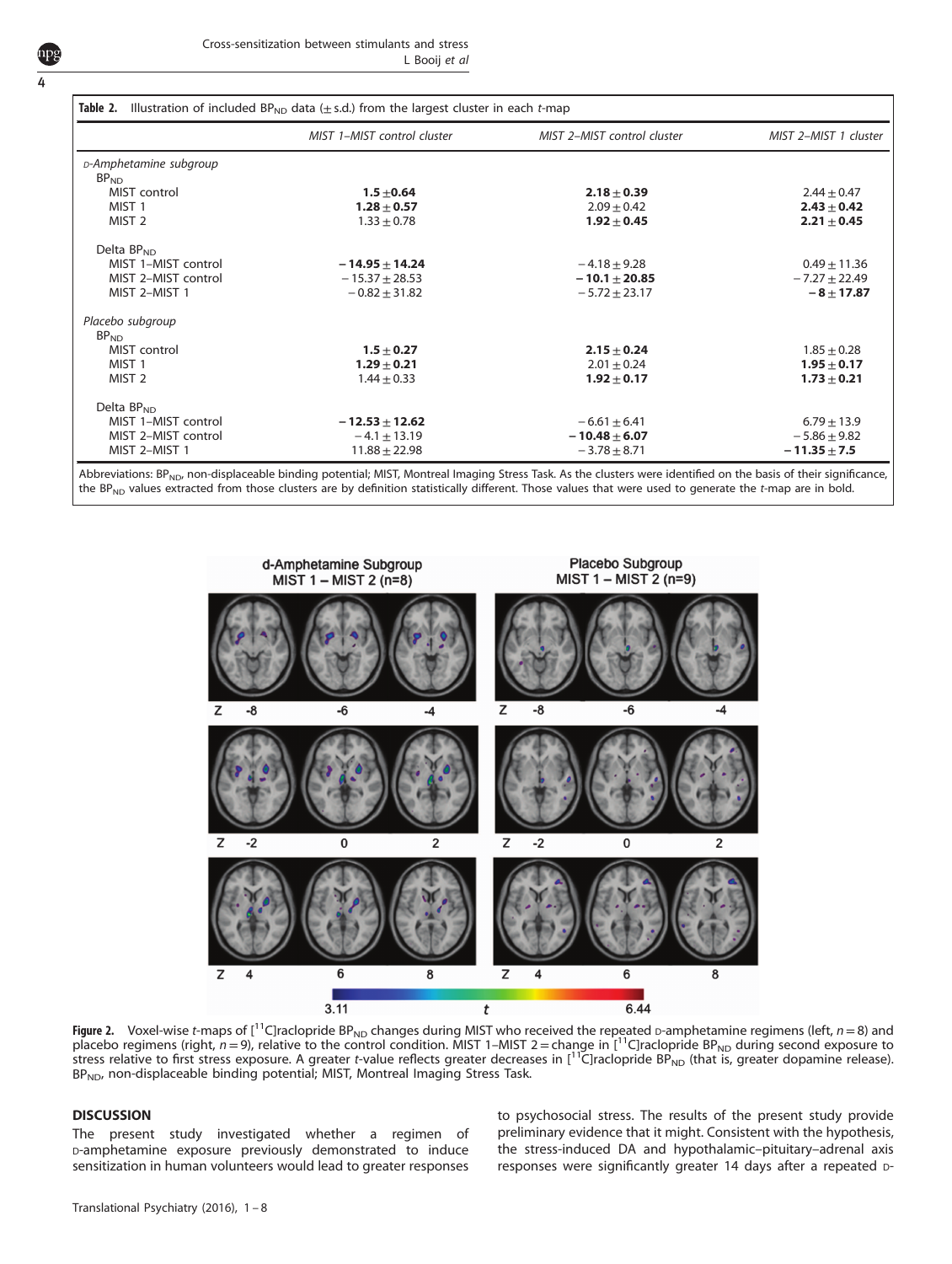

<span id="page-4-0"></span>Table 3. Detailed information regarding the identified clusters and coordinates of the peak voxel (Montreal Neurological Institute space coordinates) within those clusters

| Comparison                                        | Cluster        | Volume<br>$\left(mm^3\right)$ | Resels | P-value | X     | y     | z              |
|---------------------------------------------------|----------------|-------------------------------|--------|---------|-------|-------|----------------|
| D-Amphetamine subgroup<br>MIST 1-MIST control     |                |                               |        |         |       |       |                |
|                                                   | 1              | 288                           | 4.5    | < 0.001 | $-9$  | 16    | 9              |
|                                                   | $\overline{2}$ | 111                           | 1.73   | 0.004   | 33    | $-11$ | 4              |
|                                                   | 3              | 57                            | 0.89   | 0.047   | 27    | 12    | 4              |
| MIST 2-MIST control                               |                |                               |        |         |       |       |                |
|                                                   | 1              | 4997                          | 78.08  | < 0.001 | 29    | 10    | 1              |
|                                                   | $\overline{2}$ | 3691                          | 57.67  | < 0.001 | $-14$ | 14    | 5              |
|                                                   | 3              | 405                           | 6.33   | < 0.001 | $-26$ | $-10$ | 7              |
| MIST 2-MIST 1                                     |                |                               |        |         |       |       |                |
|                                                   | 1              | 2455                          | 38.36  | < 0.001 | 26    | 4     | 1              |
|                                                   | $\overline{2}$ | 1695                          | 26.48  | < 0.001 | $-23$ | 6     | $-8$           |
|                                                   | 3              | 561                           | 8.77   | < 0.001 | $-15$ | 3     | 13             |
|                                                   | $\overline{4}$ | 105                           | 1.64   | 0.005   | 17    | 13    | 12             |
| Placebo subgroup                                  |                |                               |        |         |       |       |                |
| MIST 1-MIST control                               |                |                               |        |         |       |       |                |
|                                                   | 1              | 507                           | 7.92   | < 0.001 | 16    | 21    | -4             |
|                                                   | $\overline{2}$ | 312                           | 4.88   | < 0.001 | $-25$ | 15    | $-8$           |
|                                                   | 3              | 263                           | 4.11   | < 0.001 | 28    | $-13$ | $-6$           |
|                                                   | 4              | 98                            | 1.53   | 0.006   | $-25$ | $-3$  | $-6$           |
| MIST 2-MIST control                               |                |                               |        |         |       |       |                |
|                                                   | 1              | 3935                          | 61.48  | < 0.001 | $-23$ | 12    | - 9            |
|                                                   | $\overline{2}$ | 1998                          | 31.22  | < 0.001 | 31    | $-12$ | $\overline{2}$ |
| MIST 2-MIST 1                                     |                |                               |        |         |       |       |                |
|                                                   | 1              | 125                           | 1.95   | 0.002   | $-16$ | $-2$  | 16             |
|                                                   | $\overline{2}$ | 87                            | 1.36   | 0.011   | 23    | $-6$  | 5              |
|                                                   | 3              | 52                            | 0.81   | 0.062   | $-24$ | $-10$ | 3              |
| Abbreviation: MIST, Montreal Imaging Stress Task. |                |                               |        |         |       |       |                |

amphetamine regimen. These heightened responses appear to be in line with reports of cross-sensitization in laboratory animals. $8,11,37$  $8,11,37$ 

DA release in the nucleus accumbens has been well documented in experimental animals following exposure to stressful events, such as electric shock, tail pinch and bodily restraint.<sup>38-[40](#page-6-0)</sup> In humans, few studies have investigated dopaminergic responses to stress. The DA responses to psychosocial stress appear highly variable and are often limited to susceptible individuals (for example, individuals with low self-esteem, a history of low maternal care or those at risk for psychosis)<sup>[26](#page-6-0),[27](#page-6-0),[41](#page-6-0)</sup> The present study raises the possibility that these variable responses might reflect, in part, differential lifetime histories of stressful experiences.

Consistent with the main hypothesis here, it was found that, following repeated p-amphetamine, re-exposure to stress further decreased  $BP_{ND}$  values in the healthy participants. These findings are reminiscent of observations of altered  $[^{11}C]$ -(+)-PHNO (a  $D_2/D_3$ agonist ligand) binding responses in individuals with psychosis, using this laboratory stress paradigm.<sup>[42](#page-6-0)</sup> The present findings strengthen the view that repeated exposure to drugs, over and above other vulnerability factors (for example, genetic), might summate their specific effects to alter stress responses in striatal areas, and, possibly, the risk of DA-related disorders.

Changes in  $BP_{ND}$  were also observed following the placebo regimen. The reported changes in the D-amphetamine subgroup were regionally specific, occurring in the left ventral striatum and bilaterally in the posterior putamen. Repeated stress alone has been demonstrated to alter meso-corticolimbic DA release in animal models.<sup>[43](#page-6-0)</sup> In humans, previous stress exposure, particularly early-life stress, has been identified as one important factor for the development of psychiatric disorders later in life.<sup>[44,45](#page-6-0)</sup> Although it is currently impossible to establish a direct causal relationship, it has been demonstrated that early-life stress is associated with increased ventral striatum DA release to subsequent stress<sup>26</sup> as well as to psychostimulant exposure later in life.<sup>[46](#page-6-0)</sup> Our findings of decreased  $BP_{ND}$  (in the placebo subgroup) supports previous literature that repeated, uncontrolled stress exposure alone, can lead to sensitization.<sup>[3](#page-5-0)</sup> Re-exposure to stress following  $D$ -amphetamine (relative to placebo) may produce different effects in different striatal subregions.<sup>[18](#page-6-0)</sup>

Although the results are in line with studies showing increased stress or amphetamine-induced DA responses in laboratory animals that had been previously exposed to repeated amphetamine, $3$  the results contrast with evidence of attenuated DA responses in patients with substance use disorders (relative to controls) foll[owing](#page-6-0) an acute challenge with methylphenidate or amphetamine<sup>47–49</sup> or exposure to a laboratory stressor.<sup>[41](#page-6-0)</sup> The reasons for this discrepancy remain unclear, but could reflect preexisting traits, protracted withdrawal effects in those with extensive histories of substance abuse or a shift from DA to other neurobiological substrates mediating heightened behavioral<br>responses to various challenges.<sup>[50](#page-6-0)–52</sup> Together, these findings highlight the need to study systematically DA (cross) sensitization mechanisms in clinical samples with various levels of prior drug exposure to further understand the relevance of DA (cross) sensitization in the onset and relapse of drug dependence/abuse.

# Strengths and limitations

This study benefitted from selecting a carefully screened, homogenous sample of males who were all monitored carefully for drug use and stressful experiences throughout the 30-day period of testing, thus minimizing potential confounds. It would be of interest, however, to determine whether the results could be generalized to other samples, including females, patients or following the exposure to chronic repeated stress. Longitudinal follow-up here would help.

Though this sample size was no different from the one examined in previous sensitization studies (including our own), it did not allow reliable investigation of higher-order interactions between personality, psychophysiology and DA response. A larger sample would have also allowed to study the potential moderating role of specific alleles/genotypes (for example, Met allele of the COMT Val(158)Met polymorphism, such as in Hernaus et  $al$ <sup>53</sup>). Similarly, our sample may not have provided sufficient statistical power to detect significant correlations between  $BP_{ND}$  and behavioral and physiological measures. Moreover, the VOI analyses indicated that the DA response to stress re-exposure after the p-amphetamine regimen was highly variable. This high variability is hypothesized to account for the fact that the observed effects using t-maps could not be confirmed by VOI analyses. Alternatively, the activation loci in the t-maps differed from the VOI boundaries and thus may not have been revealed by VOI analyses. Indeed, striatal subregions based on cortical functional connectivity in humans appear to be larger in number than suggested by the tripartite model. $54$ 

Though the initial stress exposures elicited the expected effects<br>on HR and negative mood states,<sup>[55](#page-6-0)</sup> re-exposure to stress after subchronic <sub>D</sub>-amphetamine administration did not elicit negative mood. The absence of mood lowering on stress re-exposure may be explained by the fact that behavioral sensitization to psychostimulants in healthy individuals may mainly be expressed as mood-elevation, arousal or psychomotor effects<sup>[18](#page-6-0)</sup> alterations that may even counteract negative responses to psychosocial stress.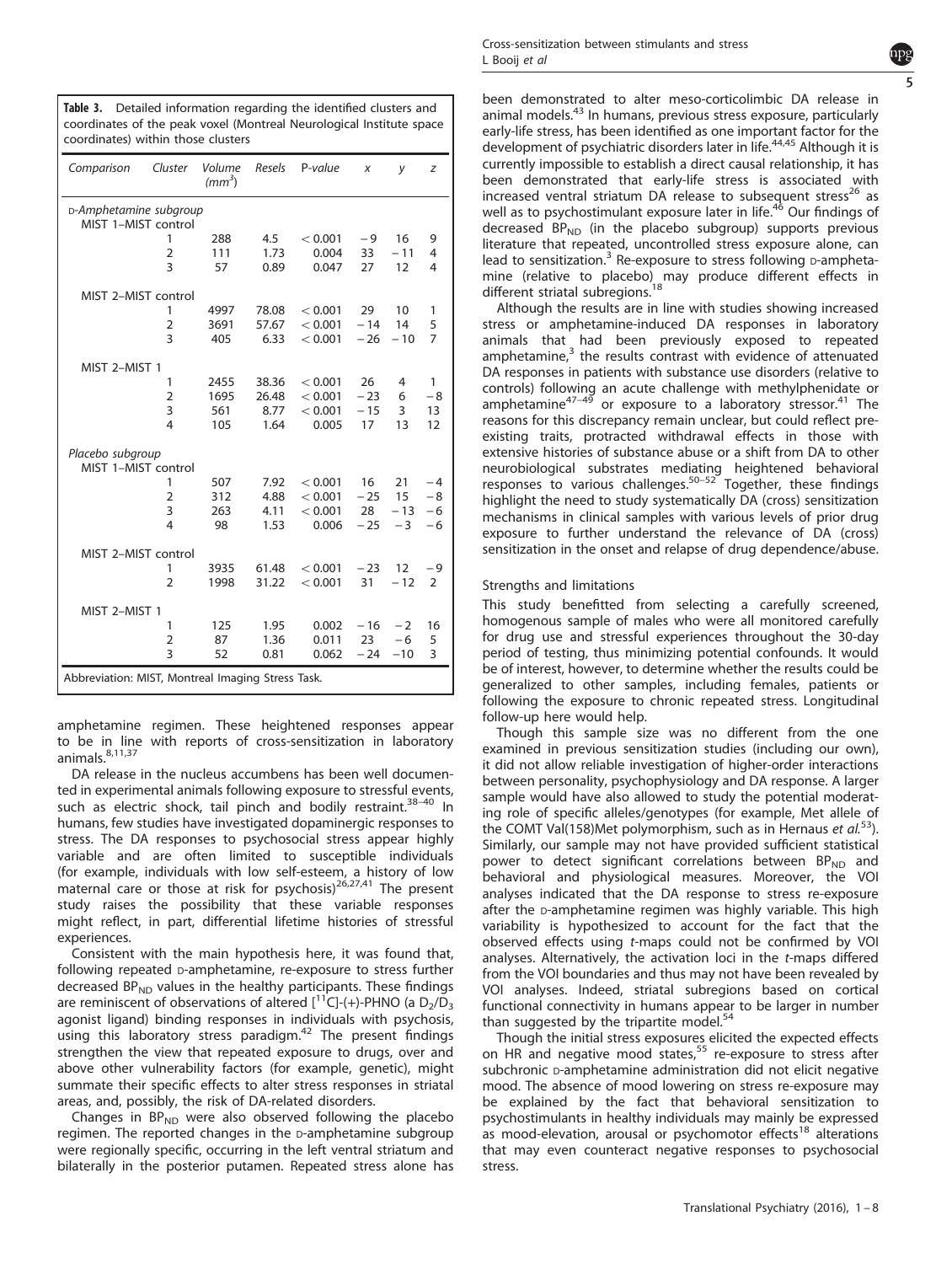<span id="page-5-0"></span>The increased DA response to stress in the subchronic Damphetamine subgroup might have been influenced by testing participants in the environment that had been paired with the drug. For example, in laboratory animals, drug-paired stimuli can facilitate the expression of DA sensitization and elicit long-lasting conditioned DA release.[56,57](#page-6-0) Our previous studies have identified evidence of these same effects in humans. When the participants were tested in the drug-paired PET environment, we obtained evidence of drug-induced DA sensitization<sup>[18](#page-6-0)</sup> and conditioned DA release.[58](#page-6-0) In comparison, re-exposure to the drug-paired environment in the absence of the discrete drug cue (placebo capsule) did not lead to a conditioned DA response. As, in the present study, our final stress challenge was given in the drug-paired environment without a placebo capsule, it is possible that the expression of cross-sensitization was augmented by the drugpaired stimuli, while reflecting something other than the adding together of conditioned and stress-induced DA responses.<sup>[59,60](#page-6-0)</sup>

Although a strength of the study was the use of a well-validated method,  $\left[1\right]$ C]raclopride is only sensitive to changes in DA release in the striatum. It would be of interest to study whether crosssensitization or sensitization to stress also occurs in extrastriatal areas (for example, using  $[$ <sup>18</sup>F]fallypride). Indeed, we previously demonstrated DA release in the dorsal medial prefrontal cortex following acute laboratory psychosocial stress.<sup>[55](#page-6-0)</sup>

Another potential limitation is the controllable nature of the stress exposure. Pre-clinical research has distinguished between two specific classes of stressors in their ability to precipitate sensitization: 'controllable' versus 'uncontrollable' events.<sup>[61](#page-6-0)</sup> Uncontrollable, intermittent stress appears to be a key feature of stressful events that trigger the neurobiological changes leading to cross-sensitization.<sup>[62,63](#page-6-0)</sup> For ethical reasons, participants were allowed to terminate the experiment at any time they would choose, which may have reduced the perceived uncontrollability of the situation, allowing for a degree of 'control' which could have influenced stress 'responses', thus 'sensitization' to stress.

Finally, although the participants were carefully screened for use of drugs in the past and a urine drug test was done at the beginning of each session, some participants had used tobacco or cannabis in the past, and the timing of last nicotine exposure was not confirmed by blood testing. On the basis of the findings, in animals, that repeated nicotine or cannabis exposure can induce sensitization,<sup>64</sup> it could be argued that participants who had previously smoked may already be sensitized, hence the theoretical possibility of another confound. However, the amount of prior nicotine or cannabis exposure was very low. Moreover, the <sup>D</sup>-amphetamine and placebo group did not significantly differ in their prior use, and an effect of the stress-amphetamine regimen could still be observed despite the potential influence of past use.

# SUMMARY AND CONCLUSION

The present study provides preliminary experimental evidence in vivo that DA sensitization to psychostimulants may generalize to stress in humans. Sensitization-like phenomena have been frequently proposed to account for stress-induced relapses in addiction or psychosis, that is, in disorders in which DA is believed to have a major role. $2,65$  $2,65$  The present study tentatively identified amphetamine-related effects that could potentially be linked to how repeated drug exposure would progressively lead to onset or relapse, particularly for putative DA-related disorders, when someone is exposed to further life stressors.

Interestingly, repeated stress exposure alone also elicited some DA release within the striatum. Nevertheless, though speculative, it offers some support for the theory that repeated stressors with or without stimulants, may trigger a cascade of neurobiological events<sup>[66](#page-7-0)</sup> that may also influence the onset of or relapse to a number of DA-related disorders. In particular, the specific role of 'sensitization' to repeated 'stress' was envisaged, highlighted and discussed.

Previous studies have raised the possibility that sensitization and cross-sensitization could be relevant for the development and expression of psychiatric phenomenology in vulnerable<br>individuals.<sup>4–7,[67](#page-7-0)</sup> For example, in a study of cocaine users who had experienced drug-induced psychotic reactions, 65% reported becoming progressively more susceptible to these effects (that is, paranoid ideation became more severe or was triggered by lower doses, indicative of behavioral sensitization), and these individuals were more likely to relapse to drug use at follow-up, as indexed by a greater number of re-hospitalizations.<sup>5</sup> Determining more definitively whether DA sensitization underlies increased susceptibility to these and other problems will require longitudinal behavioral, neuroimaging and psychopharmacological challenge studies. Moreover, it will be important to determine the relevance of sensitization and cross-sensitization to a nonspecific lowering of the threshold for diverse symptoms vs specific symptoms; for example, autonomic system responsiveness, acute anxiety reactions, psychotic 'breaks', manic symptoms including increased goal-directed behaviors and renewed bouts of drug seeking and use. Although the proposition that the present observations can be generalized to psychiatric samples is compelling, for now, this remains to be confirmed.

#### CONFLICT OF INTEREST

The authors declare no conflict of interest.

#### ACKNOWLEDGMENTS

We thank the staff of the Positron Emission Tomography and Cyclotron-Radiochemistry Units from the Montreal Neurological Institute, and Mrs K Auclair (research nurse) for their valuable assistance. The study was funded by a distinguished investigator award from the Brain & Behavior Research Foundation (formerly NARSAD) awarded to CB. LB is supported by a new investigator award from the Canadian Institutes of Health Research (CIHR). The funders had no role in the study design, data collection and analysis, decision to publish or the preparation of the manuscript.

### **REFERENCES**

- 1 Lieberman JA, Sheitman BB, Kinon BJ. Neurochemical sensitization in the pathophysiology of schizophrenia: deficits and dysfunction in neuronal regulation and plasticity. Neuropsychopharmacology 1997; 17: 205–229.
- 2 Leyton M, Vezina P. Dopamine ups and downs in vulnerability to addictions: a neurodevelopmental model. Trends Pharmacol Sci 2014; 35: 268–276.
- 3 Kalivas PW, Stewart J. Dopamine transmission in the initiation and expression of drug- and stress-induced sensitization of motor activity. Brain Res Brain Res Rev 1991; 16: 223–244.
- 4 Angrist BM, Gershon S. The phenomenology of experimentally induced amphetamine psychosis—preliminary observations. Biol Psychiatry 1970; 2: 95–107.
- 5 Bartlett E, Hallin A, Chapman B, Angrist B. Selective sensitization to the psychosisinducing effects of cocaine: a possible marker for addiction relapse vulnerability? Neuropsychopharmacology 1997; 16: 77–82.
- 6 Pierre PJ, Vezina P. Predisposition to self-administer amphetamine: the contribution of response to novelty and prior exposure to the drug. Psychopharmacology 1997; 129: 277–284.
- 7 Hooks MS, Jones GH, Liem BJ, Justice JB Jr. Sensitization and individual differences to IP amphetamine, cocaine, or caffeine following repeated intra-cranial amphetamine infusions. Ann N Y Acad Sci 1992; 654: 444–447.
- 8 Antelman SM, Eichler AJ, Black CA, Kocan D. Interchangeability of stress and amphetamine in sensitization. Science 1980; 207: 329–331.
- 9 Pierce RC, Kalivas PW. A circuitry model of the expression of behavioral sensitization to amphetamine-like psychostimulants. Brain Res Brain Res Rev 1997; 25: 192–216.
- 10 Pani L, Porcella A, Gessa GL. The role of stress in the pathophysiology of the dopaminergic system. Mol Psychiatry 2000; 5: 14–21.
- 11 Barr AM, Hofmann CE, Weinberg J, Phillips AG. Exposure to repeated, intermittent d-amphetamine induces sensitization of HPA axis to a subsequent stressor. Neuropsychopharmacology 2002; 26: 286–294.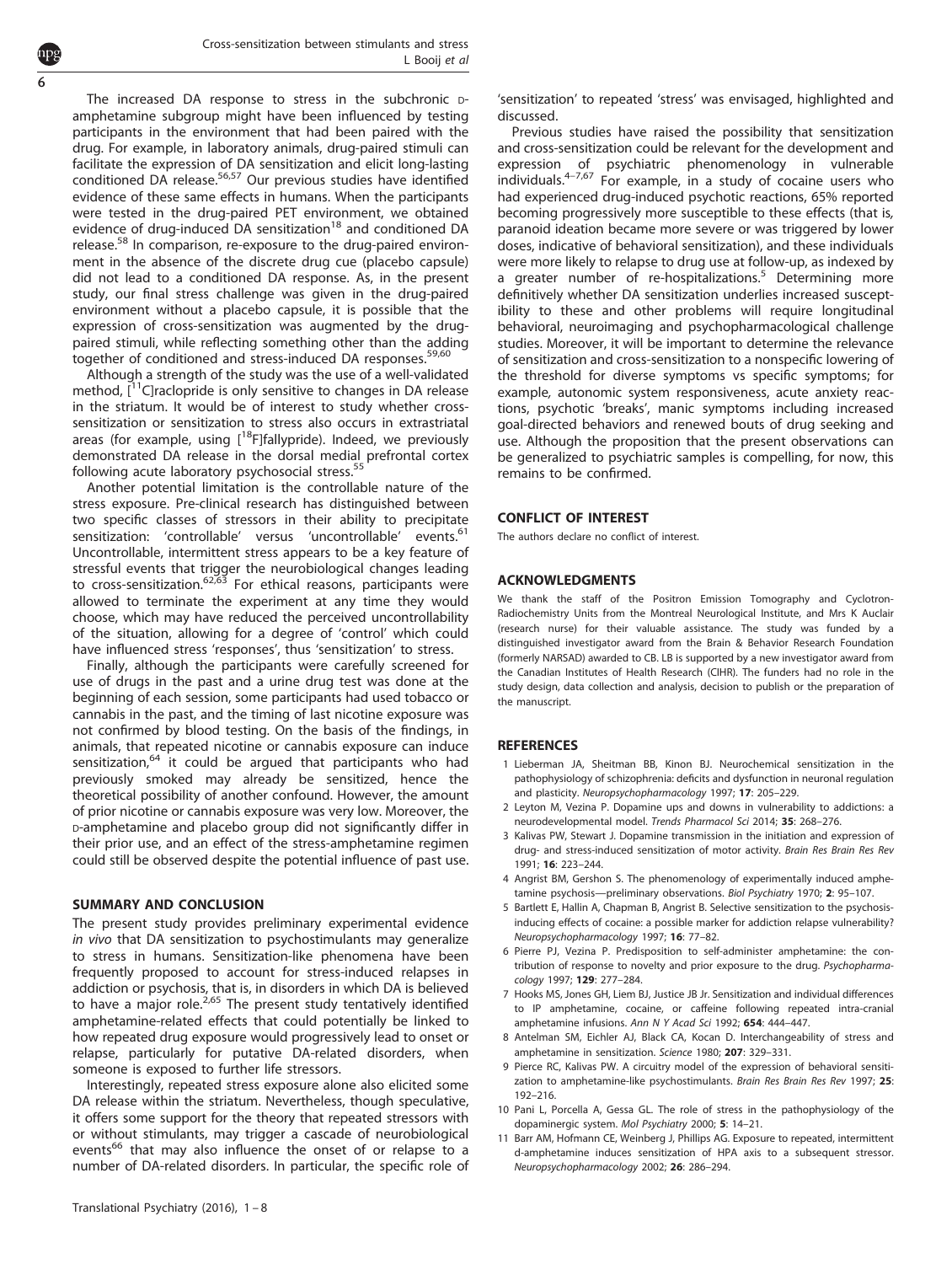- <span id="page-6-0"></span>12 Nikulina EM, Covington HE 3rd, Ganschow L, Hammer RP Jr, Miczek KA. Long-term behavioral and neuronal cross-sensitization to amphetamine induced by repeated brief social defeat stress: Fos in the ventral tegmental area and amygdala. Neuroscience 2004; 123: 857–865.
- 13 Leyton M, Stewart J. Preexposure to foot-shock sensitizes the locomotor response to subsequent systemic morphine and intra-nucleus accumbens amphetamine. Pharmacol Biochem Behav 1990; 37: 303–310.
- 14 Matuszewich L, Carter S, Anderson EM, Friedman RD, McFadden LM. Persistent behavioral and neurochemical sensitization to an acute injection of methamphetamine following unpredictable stress. Behav Brain Res 2014; 272: 308–313.
- 15 Prasad BM, Sorg BA, Ulibarri C, Kalivas PW. Sensitization to stress and psychostimulants. Involvement of dopamine transmission versus the HPA axis. Ann N Y Acad Sci 1995; 771: 617–625.
- 16 Piazza PV, Le Moal ML. Pathophysiological basis of vulnerability to drug abuse: role of an interaction between stress, glucocorticoids, and dopaminergic neurons. Annu Rev Pharmacol Toxicol 1996; 36: 359–378.
- 17 Reid MS, Ho LB, Tolliver BK, Wolkowitz OM, Berger SP. Partial reversal of stressinduced behavioral sensitization to amphetamine following metyrapone treatment. Brain Res 1998; 783: 133–142.
- 18 Boileau I, Dagher A, Leyton M, Gunn RN, Baker GB, Diksic M et al. Modeling sensitization to stimulants in humans: an [11C]raclopride/positron emission tomography study in healthy men. Arch Gen Psychiatry 2006; 63: 1386-1395.
- 19 First MB, Spitzer RL, Gibbon M, Williams JBW. Structured Clinical Interview for DSM-IV-TR Axis I Disorders, Research Version, Non-patient Edition. SCID-I/NP: New York, NY, USA, 2002.
- 20 Pruessner JC, Hellhammer DH, Kirschbaum C. Burnout, perceived stress, and cortisol responses to awakening. Psychosom Med 1999; 61: 197–204.
- 21 Rosenberg M. Society and the Adolescent Self-Image. Wesleyan University Press: Middleton, CT, USA, 1989.
- 22 Spielberger CD, Gorsuch RL, Lushene RE. Manual for the State-Trait Anxiety Inventory. Consulting Psychologists Press: Palo Alto, CA, USA, 1970.
- 23 Kirschbaum C, Prussner JC, Stone AA, Federenko I, Gaab J, Lintz D et al. Persistent high cortisol responses to repeated psychological stress in a subpopulation of healthy men. Psychosom Med 1995; 57: 468-474.
- 24 Schommer NC, Hellhammer DH, Kirschbaum C. Dissociation between reactivity of the hypothalamus-pituitary-adrenal axis and the sympathetic-adrenal-medullary system to repeated psychosocial stress. Psychosom Med 2003; 65: 450–460.
- 25 Pruessner JC, Hellhammer DH, Kirschbaum C. Low self-esteem, induced failure and the adrenocortical stress response. Pers Indiv Differ 1999; 27: 477–489.
- 26 Pruessner JC, Champagne F, Meaney MJ, Dagher A. Dopamine release in response to a psychological stress in humans and its relationship to early life maternal care: a positron emission tomography study using [11C]raclopride. J Neurosci 2004; 24: 2825–2831.
- 27 Soliman A, O'Driscoll GA, Pruessner J, Holahan AL, Boileau I, Gagnon D et al. Stress-induced dopamine release in humans at risk of psychosis: a [11C]raclopride PET study. Neuropsychopharmacology 2008; 33: 2033–2041.
- 28 Lorr M, McNair DM, Fisher SU. Evidence for bipolar mood states. J Pers Assess 1982; 46: 432–436.
- 29 Costes N, Dagher A, Larcher K, Evans AC, Collins DL, Reilhac A. Motion correction of multi-frame PET data in neuroreceptor mapping: simulation based validation. Neuroimage 2009; 47: 1496–1505.
- 30 Collins DL, Neelin P, Peters TM, Evans AC. Automatic 3D intersubject registration of MR volumetric data in standardized Talairach space. J Comput Assist Tomogr 1994; 18: 192–205.
- 31 Lammertsma AA, Hume SP. Simplified reference tissue model for PET receptor studies. Neuroimage 1996; 4: 153–158.
- 32 Gunn RN, Lammertsma AA, Hume SP, Cunningham VJ. Parametric imaging of ligand-receptor binding in PET using a simplified reference region model. Neuroimage 1997; 6: 279–287.
- 33 Worsley KJ, Marrett S, Neelin P, Vandal AC, Friston KJ, Evans AC. A unified statistical approach for determining significant signals in images of cerebral activation. Hum Brain Mapp 1996; 4: 58–73.
- 34 Collins L, Evans AC, Holmes C, Peters TM. Automatic 3D segmentation of neuroanatomical structures from MRI. Information processing in medical imaging. Vol. 3. Kluwer: Dordrecht, 1995.
- 35 Evans AC, Marrett S, Neelin P, Collins L, Worsley K, Dai W et al. Anatomical mapping of functional activation in stereotactic coordinate space. Neuroimage 1992; 1: 43–53.
- 36 Pruessner JC, Kirschbaum C, Meinlschmid G, Hellhammer DH. Two formulas for computation of the area under the curve represent measures of total hormone concentration versus time-dependent change. Psychoneuroendocrinology 2003; 28: 916–931.
- 37 Cruz FC, Marin MT, Leao RM, Planeta CS. Stress-induced cross-sensitization to amphetamine is related to changes in the dopaminergic system. J Neural Transm 2012; 119: 415–424.
- 38 Abercrombie ED, Keefe KA, DiFrischia DS, Zigmond MJ. Differential effect of stress on in vivo dopamine release in striatum, nucleus accumbens, and medial frontal cortex. J Neurochem 1989; 52: 1655–1658.
- 39 Finlay JM, Zigmond MJ. The effects of stress on central dopaminergic neurons: possible clinical implications. Neurochem Res 1997; 22: 1387–1394.
- 40 Rouge-Pont F, Piazza PV, Kharouby M, Le Moal M, Simon H. Higher and longer stress-induced increase in dopamine concentrations in the nucleus accumbens of animals predisposed to amphetamine self-administration. A microdialysis study. Brain Res 1993; 602: 169–174.
- 41 Mizrahi R, Kenk M, Suridjan I, Boileau I, George TP, McKenzie K et al. Stressinduced dopamine response in subjects at clinical high risk for schizophrenia with and without concurrent cannabis use. Neuropsychopharmacology 2014: 39: 1479–1489.
- 42 Mizrahi R, Addington J, Rusjan PM, Suridjan I, Ng A, Boileau I et al. Increased stress-induced dopamine release in psychosis. Biol Psychiatry 2012; 71: 561–567.
- 43 Tidey JW, Miczek KA. Social defeat stress selectively alters mesocorticolimbic dopamine release: an in vivo microdialysis study. Brain Res 1996; 721: 140–149.
- 44 McLaughlin KA, Kubzansky LD, Dunn EC, Waldinger R, Vaillant G, Koenen KC. Childhood social environment, emotional reactivity to stress, and mood and anxiety disorders across the life course. Depress Anxiety 2010; 27: 1087–1094.
- 45 Booij L, Tremblay RE, Szyf M, Benkelfat C. Genetic and early environmental influences on the serotonin system: consequences for brain development and risk for psychopathology. J Psychiatry Neurosci 2015; 40: 5–18.
- 46 Oswald LM, Wand GS, Kuwabara H, Wong DF, Zhu S, Brasic JR. History of childhood adversity is positively associated with ventral striatal dopamine responses to amphetamine. Psychopharmacology 2014; 231: 2417–2433.
- 47 Martinez D, Gil R, Slifstein M, Hwang DR, Huang Y, Perez A et al. Alcohol dependence is associated with blunted dopamine transmission in the ventral striatum. Biol Psychiatry 2005; 58: 779–786.
- 48 Volkow ND, Wang GJ, Fowler JS, Logan J, Gatley SJ, Hitzemann R et al. Decreased striatal dopaminergic responsiveness in detoxified cocaine-dependent subjects. Nature 1997; 386: 830–833.
- 49 Volkow ND, Wang GJ, Telang F, Fowler JS, Logan J, Jayne M et al. Profound decreases in dopamine release in striatum in detoxified alcoholics: possible orbitofrontal involvement. J Neurosci 2007; 27: 12700–12706.
- 50 Gipson CD, Kalivas PW. More cocaine-more glutamate-more addiction. Biol Psychiatry 2014; 76: 765–766.
- 51 Koob GF, Le Moal M. Drug abuse: hedonic homeostatic dysregulation. Science 1997; 278: 52–58.
- 52 Leyton M. What's deficient in reward deficiency? J Psychiatry Neurosci 2014; 39: 291–293.
- 53 Hernaus D, Collip D, Lataster J, Ceccarini J, Kenis G, Booij L et al. COMT Val158Met genotype selectively alters prefrontal [18F]fallypride displacement and subjective feelings of stress in response to a psychosocial stress challenge. PLoS One 2013; 8: e65662.
- 54 Choi EY, Yeo BT, Buckner RL. The organization of the human striatum estimated by intrinsic functional connectivity. J Neurophysiol 2012; 108: 2242–2263.
- 55 Nagano-Saito A, Dagher A, Booij L, Gravel P, Welfeld K, Casey KF et al. Stressinduced dopamine release in human medial prefrontal cortex—18F-fallypride/ PET study in healthy volunteers. Synapse 2013; 67: 821–830.
- 56 Duvauchelle CL, Ikegami A, Asami S, Robens J, Kressin K, Castaneda E. Effects of cocaine context on NAcc dopamine and behavioral activity after repeated intravenous cocaine administration. Brain Res 2000: 862: 49-58
- 57 Weiss F, Maldonado-Vlaar CS, Parsons LH, Kerr TM, Smith DL, Ben-Shahar O. Control of cocaine-seeking behavior by drug-associated stimuli in rats: effects on recovery of extinguished operant-responding and extracellular dopamine levels in amygdala and nucleus accumbens. Proc Natl Acad Sci USA 2000; 97: 4321–4326.
- 58 Boileau I, Dagher A, Leyton M, Welfeld K, Booij L, Diksic M et al. Conditioned dopamine release in humans: a positron emission tomography [11C]raclopride study with amphetamine. J Neurosci 2007; 27: 3998–4003.
- 59 Vezina P, Leyton M. Conditioned cues and the expression of stimulant sensitization in animals and humans. Neuropharmacology 2009; 56(Suppl 1): 160-168.
- 60 Robinson TE, Browman KE, Crombag HS, Badiani A. Modulation of the induction or expression of psychostimulant sensitization by the circumstances surrounding drug administration. Neurosci Biobehav Rev 1998; 22: 347–354.
- 61 Cabib S, Puglisi-Allegra S. Stress, depression and the mesolimbic dopamine system. Psychopharmacology 1996; 128: 331–342.
- 62 MacLennan AJ, Maier SF. Coping and the stress-induced potentiation of stimulant stereotypy in the rat. Science 1983; 219: 1091–1093.
- 63 Anisman H, Hahn B, Hoffman D, Zacharko RM. Stressor invoked exacerbation of amphetamine-elicited perseveration. Pharmacol Biochem Behav 1985; 23: 173–183.
- 64 Vezina P, McGehee DS, Green WN. Exposure to nicotine and sensitization of nicotine-induced behaviors. Prog Neuropsychopharmacol Biol Psychiatry 2007; 31: 1625–1638.